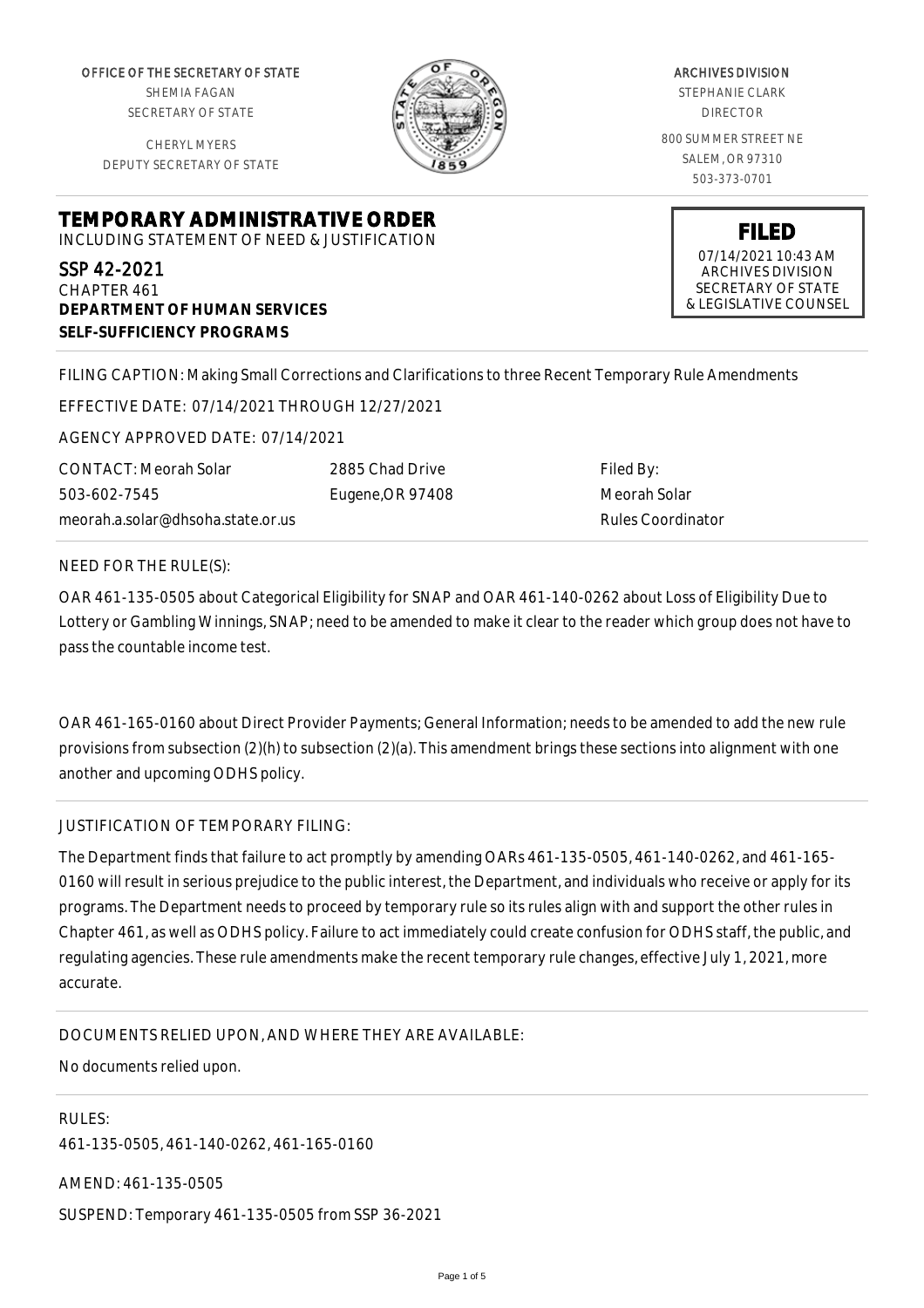RULE SUMMARY: OAR 461-135-0505 is being amended to make clear that a financial group that includes an individual who meets the Chapter 461 definition of "elderly" or having a "disability" does not have to pass the countable income limit test.

 $CHANGFS TO RIIF$ 

461-135-0505 Categorical Eligibility for SNAP ¶

(1) Individuals and categorical eligibility.¶

(a) Except as provided under sections ( $2$ ) and  $(3c)$  of this rulesection, an individual is categorically eligible for SNAP benefits if the individual has countable income (see OAR 461-140-0010) less than 185 percent of the federal poverty level (see OAR 461-155-0180) and:¶

 $(a) R: \mathbb{T}$ 

(A) When they receives or isare authorized to receive GA or SSI benefits; [I]

(bB) Is When deemed to be receiving SSI under Section 1619(a) or 1619(b) of the Social Security Act (42 U.S.C. 1382h(a) or (b)); or¶

(eC) RWhen they receives or isare authorized to receive cash, in-kind benefits, or services funded either under Title IV-A of the Social Security Act or by the state as part of the TANF maintenance of effort<del>, which includes: T</del> (A) A pamphlet about Information and Referral Services;¶

 $\bigoplus$ :

(i) Employment Related Day Care (ERDC);¶

(Cii) Temporary Assistance to Needy Families (TANF) cash assistance; and¶

(Diii) TANF-related programs:¶

(iI) Pre-TANF,¶

 $(iii)$  TA-DVS, $\P$ 

 $\overline{I}$  iiii)

(III) TANF-JOBS Plus,¶

 $(i\overline{v}$  Housing Stabilization Program through Housing and Community Services; and  $\P$ 

(vV) Employment Payments.¶

(2b) An individual may not be categorically eligible for SNAP benefits in either of the following circumstances: For

the purposes of categorical eligibility, every individual filing group (see OAR 461-110-0370) member:¶

(A) Of ERDC and TA-DVS programs are considered receiving the benefits of the program.¶

(B) Eligible for transition services or the TA-DVS program is considered receiving benefits for the entire period of eligibility even if benefits are not received during each month of that period.¶

(ac) The individual isfollowing individuals shall not be categorically eligible for SNAP benefits:¶

(A) Those disqualified from receiving SNAP benefits because of an established intentional program violation under OAR 461-195-0611.¶

(bB) The individual is a primary person (see OAR 461-001-0015) disqualified from receiving SNAP benefits for

failure to comply with a SNAP employment and training requirement under OAR 461-130-0315.¶

(32) A fFiling group (see OAR 461-110-0530) may not beand categorical eligibility.¶

(a) Except as provided under subsections (b) and (c) of this section, a filing group is categorically eligible for SNAP benefits in either of the following circumstances:¶

(awhen:¶

(A) All members of the filing group are categorically eligible under section (1) of this rule; or¶

(B) The filing group meets all of the following:¶

(i) Has received, or will receive upon approval, the pamphlet about Information and Referral Services. The receipt of the Information and Referral services pamphlet by one member of the filing group is considered received by the entire group.¶

(ii) The countable income (see OAR 461-140-0010) is less than 185 percent of the federal poverty level (see OAR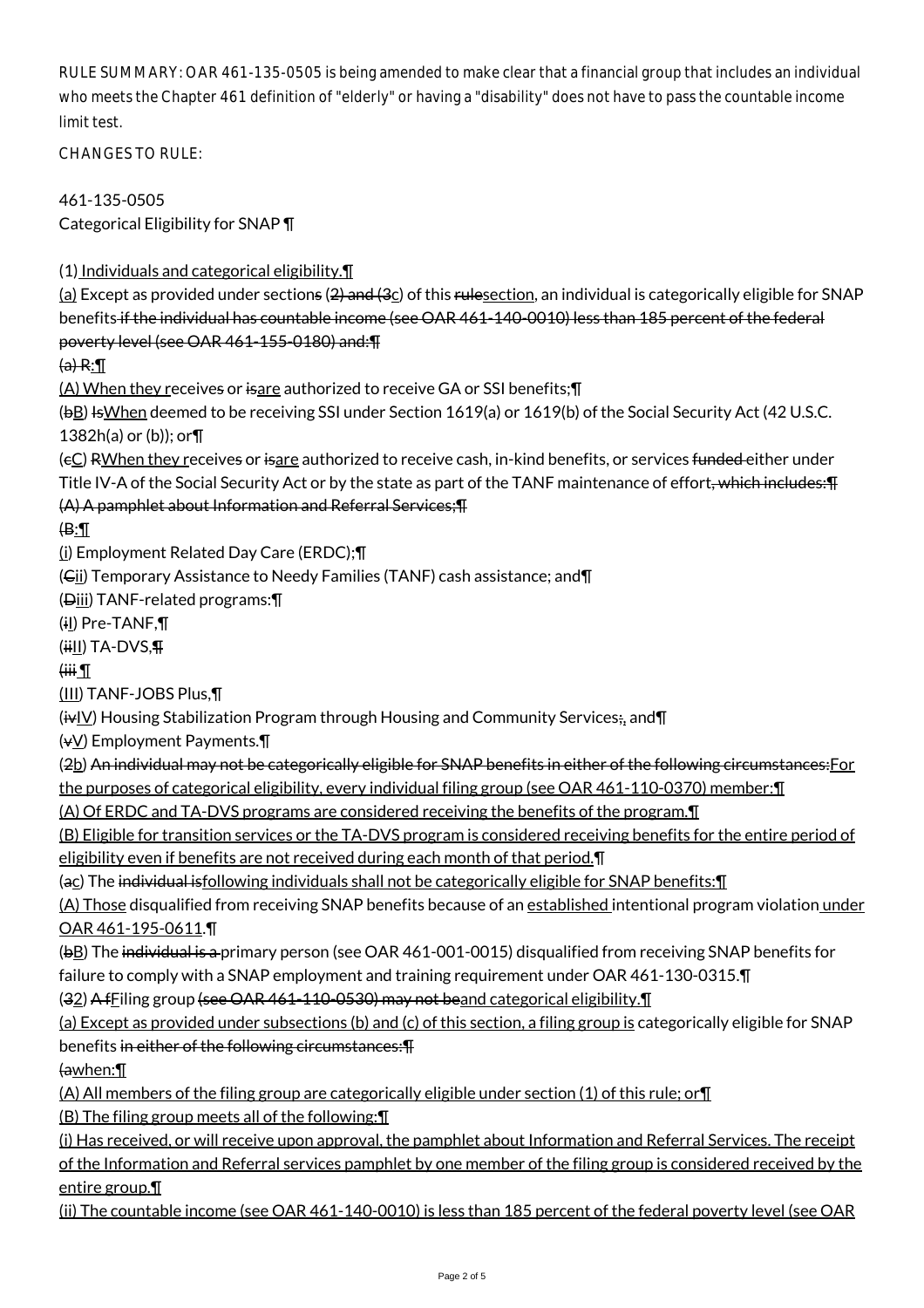## 461-155-0180).¶

(iii) The filing group has liquid assets from lottery or gambling winnings equal to or in excess of less than the resource limit listed in OAR 461-160-0015(7)( $a$ ). For the purposes of this rule, liquid assets are assets that are easily accessible and do not need to be sold to access their value.¶

(b) An applicant filing group tshat lost SNAP eligibility due to receipt of lottery or gambling winnings as described under (3)(a) of this rule.¶

(4) For an entirll not be categorically eligible for SNAP benefits when a member of the filing group to beis not categorically eligible for.

(c) A filing group that loses SNAP benefits, it must contain only clients who are categorically eligible. For the purpose of determining who is eligibility (see OAR 461-001-0000) due to lottery or gambling winnings (see OAR 461-140-0262) is not eligible for SNAP benefits, or to have SNAP eligibility determined using categorically eligibil e for SNAP benefitsy, in the ERDC and TA-DVS programs all members of the filing group are considered receiving the benefits of the program even if not all members receive the benefit. The receipt of the Information and Referral services pamphlet by an individual is considered received by the entire filing group.until they meet financial eligibility under the following SNAP financial eligibility resource and income requirements (see OAR 461- 160-0400): ¶

(A) Resources must be below the resource limit set under OAR 461-160-0015,¶

(5B) A filing group that is eligible for transition services or the TA-DVS program is considered receiving benefits for the entire period of eligibiliCountable income (see OARs 461-001-0000 and 461-140-0010) must be below the countable income limit set at 130 percent of the federal poverty leven if benefits are not received during each month of that period.¶

(6) An individual categorically eligible for the SNAP program is presumed to meet the eligibility requirements for resources and countable and adjusted income limits. The individual is also presumed to meet the requirements for a social security number, sponsored alien information, and residency, if verified in a public assistance or medical assistance programl under OAR 461-155-0180, except for a financial group (see OAR 461-110-0530) that includes an individual who is elderly (see OAR 461-001-0015) or has a disability (see OAR 461-001-0015), and¶ (C) Adjusted income (see OAR 461-001-0000) must be below the adjusted income limit set at 100 percent of the

federal poverty level under OAR 461-155-0180.¶

(D) This provision applies to all types of categorical eligibility.¶

(E) After a filing group regains eligibility for SNAP under this subsection, future eligibility may be determined using categorical eligibility.¶

(73) When a filing group contains both members who are categorically eligible for SNAP benefits and those who are not, a resource owned in whole or in part by a categorically eligible member is excluded.¶

(8) A filing group that has lost4) Presumed eligibility.¶

(a) If verified in a public assistance or medical assistance program, an individual found categorically eligibility due to lottery or gambling winnings under section (3) of this rule may not have eligibility (see OAR 461-001-0000) determined le for the SNAP program is presumed to meet the following eligibility requirements, unless questionable:¶

(A) Social security number,¶

(B) U.S. Citizenship and Immigration Services sponsorship information, and¶

(C) Oregon residency.¶

(b) A filing group founder categorically eligibility rules until they meet the following SNAP asset limits: Fi

(a) Resource limit listed under OAR 461-160-0015(7)le for the SNAP program is presumed to meet the following financial eligibility resource and income requirements (see OAR 461-160-0400): ¶

(A) Resource limit,¶

(bB) Countable income limit listed under OAR 461-155-0190, and ¶

(cC) Adjusted income limit listed under OAR 461-155-0190.

Statutory/Other Authority: ORS 411.816

Statutes/Other Implemented: ORS 411.816, 7 CFR 273.11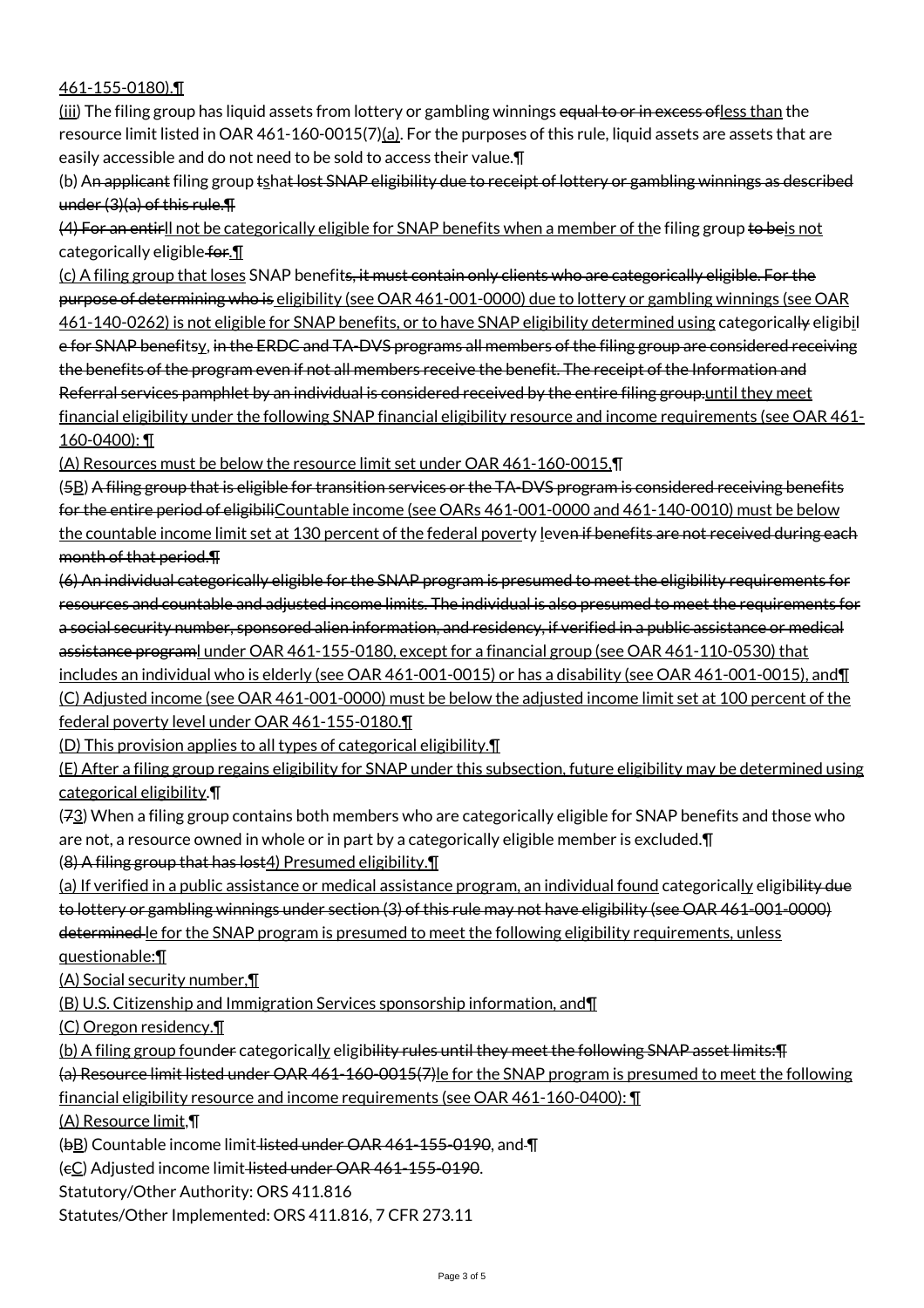## ADOPT: 461-140-0262

SUSPEND: Temporary 461-140-0262 from SSP 36-2021

RULE SUMMARY: OAR 461-140-0262 is being changed to make clear that a financial group that includes an individual who meets the Chapter 461 definition of "elderly" or an individual with a "disability" does not have to pass the countable income test for SNAP.

CHANGES TO RULE:

461-140-0262

Loss of Eligibility Due to Lottery or Gambling Winnings, SNAP

In the SNAP Program:¶

(1) A filing group (see OAR 461-110-0370) shall immediately lose SNAP benefit eligibility (see OAR 461-001- 0000), and be sent proper decision notice (see OAR 461-001-0000), due to lottery or gambling winnings when an individual in the filing group, through a single lottery or gambling game:¶

(a) Wins a cash prize, and¶

(b) The amount of the winnings, before taxes or other amounts are withheld, is equal to or in excess of the resource limit listed under subsection (7)(a) of OAR 461-160-0015.¶

(2) A filing group that loses SNAP benefit eligibility (see OAR 461-001-0000) under section (1) of this rule is not eligible for SNAP benefits, or to have SNAP eligibility determined using categorical eligibility, until they meet financial eligibility under the following SNAP resource and income requirements (see OAR 461-160-0400): ¶ (a) Resources must be below the resource limit set under OAR 461-160-0015, ¶

(b) Countable income (see OARs 461-001-0000 and 461-140-0010) must be below the countable income limit set at 130 percent of the federal poverty level under OAR 461-155-0180, except for a financial group (see OAR 461- 110-0530) that includes an individual who is elderly (see OAR 461-001-0015) or has a disability (see OAR 461- 001-0015), and ¶

(c) Adjusted income (see OAR 461-001-0000) must be below the adjusted income limit set at 100 percent of the federal poverty level under OAR 461-155-0180. ¶

(d) This provision applies to all types of categorical eligibility (see OAR 461-135-0505).

Statutory/Other Authority: ORS 411.816

Statutes/Other Implemented: ORS 411.816, 7 CFR 273.11